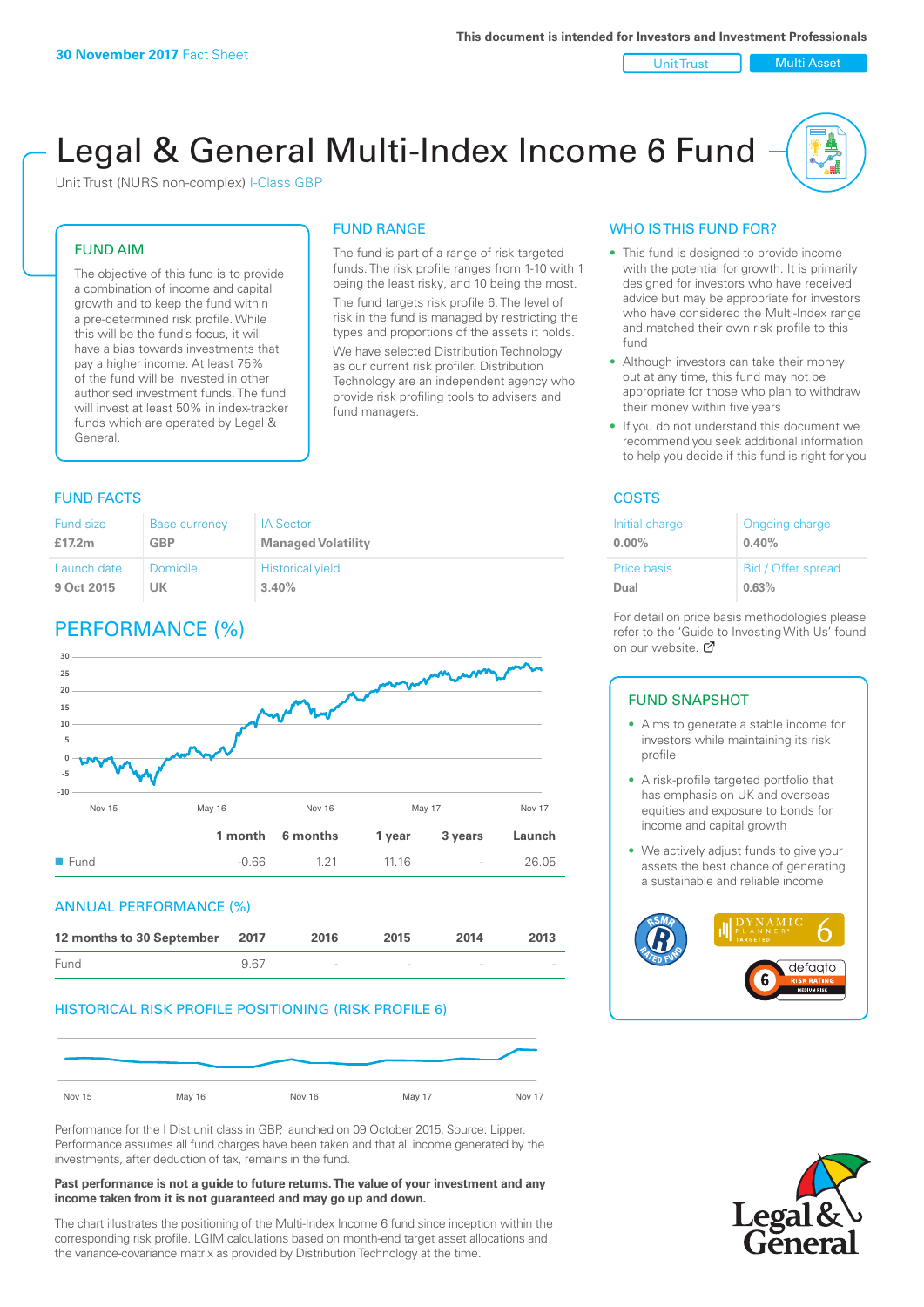# Legal & General Multi-Index Income 6 Fund

Unit Trust (NURS non-complex) I-Class GBP

## PORTFOLIO BREAKDOWN

All data source LGIM unless otherwise stated. Totals may not sum due to rounding.





#### FUND MANAGERS

The fund managers have responsibility for managing the multi-index fund range. They are part of the Multi-Asset Funds (MAF) team in LGIM. This team focuses on designing and managing multi-asset funds that are tailored to match the specific objectives of various client types. The team sits within a wider Asset Allocation team which combines both depth of experience with a broad range of expertise from different fields, including fund management, investment consulting and risk management roles.

# TOP 10 HOLDINGS (%)

| <b>L&amp;G UK Index Trust</b>                                    | 9.6 |
|------------------------------------------------------------------|-----|
| L&G Emerging Markets Government Bond (Local Currency) Index Fund | 7.8 |
| L&G Emerging Markets Government Bond (US\$) Index Fund           | 7.7 |
| iShares UK Dividend UCITS ETF                                    | 7.2 |
| <b>L&amp;G US Index Trust</b>                                    | 6.9 |
| L&G High Income Trust                                            | 6.4 |
| <b>L&amp;G Pacific Index Trust</b>                               | 6.2 |
| L&G European Index Trust                                         | 5.9 |
| <b>LGIM Global Corporate Bond Fund</b>                           | 5.0 |
| <b>LGIM Sterling Liquidity Fund Class 1</b>                      | 4.6 |